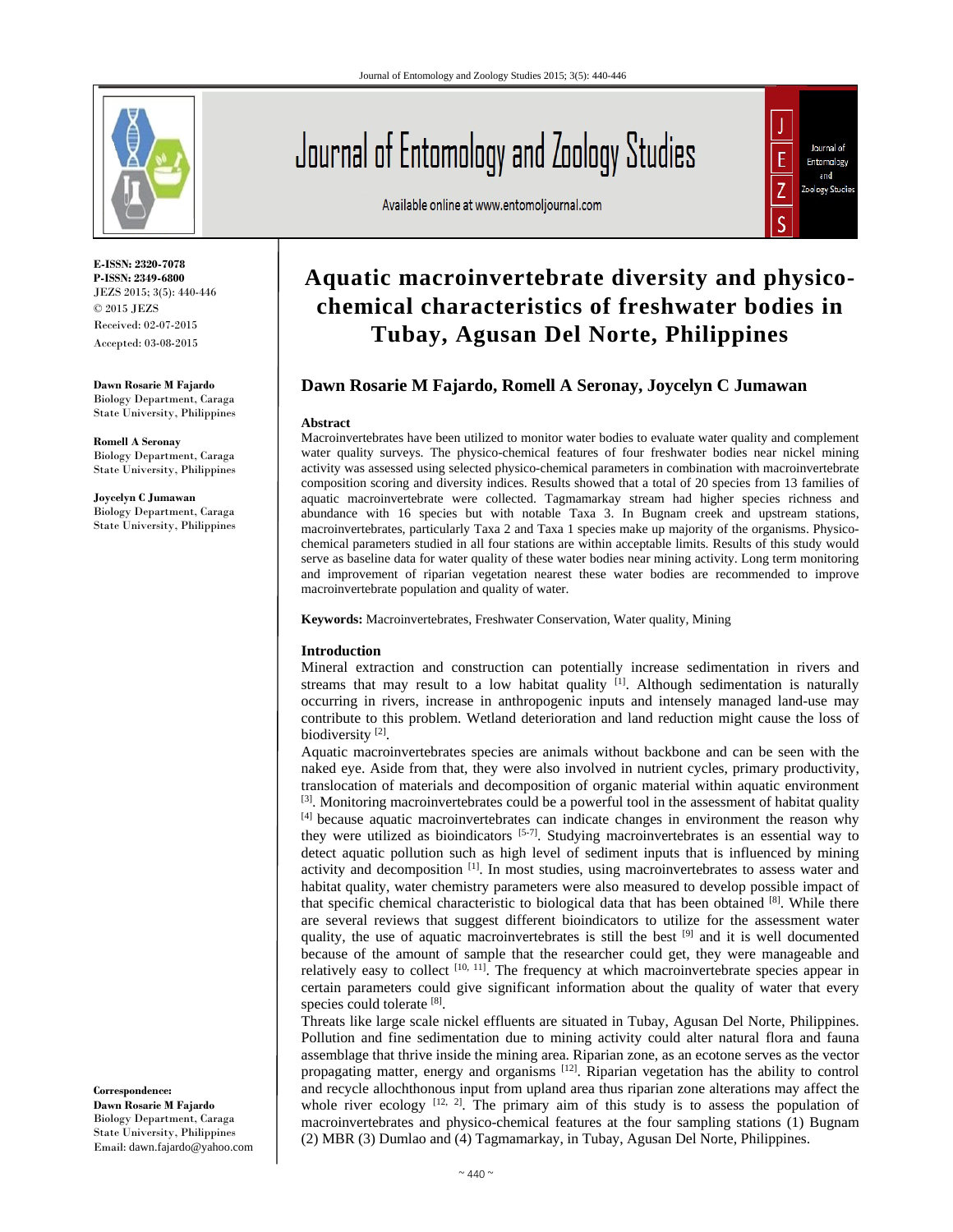#### **Material and Methods**

### **Study period and location**

Four freshwater bodies in Tubay, Agusan del Norte, Philippines (Figure 1) were utilized for collection of samples. This research was conducted last June-July 2015. Study sites for macroinvertebrates collection, and physico-chemical analysis includes Bugnam (station 1), Mountain Beach Resort (station 2), Dumlao (station 3) and Tagmamarkay (station 4). Among the four sampling sites Bugnam is located at the highest elevation (136 meters above sea level). It is exactly located inside the mining area with visibly disturbed physical

appearance and minimum channel enlargement resulting from sediment accumulation hence, silts are common (due to bank erosion). Upstream Mountain Beach Resort or MBR is the second study station with tight vegetation and rocks that are present in the streams. It is located far from mining activities in a slightly elevated area (94 meters above sea level). Dumlao (station 3) and Tagmamarkay (station 4) are located at lowland agricultural landscape where runoff is high and this serves as catchment basin from high elevated streams. Different types of farming are employed with various physical modifications.



 $\sim$  441  $\sim$ **Fig 1:** Map showing four freshwater bodies studied in Tubay, Agusan del Norte, Philippines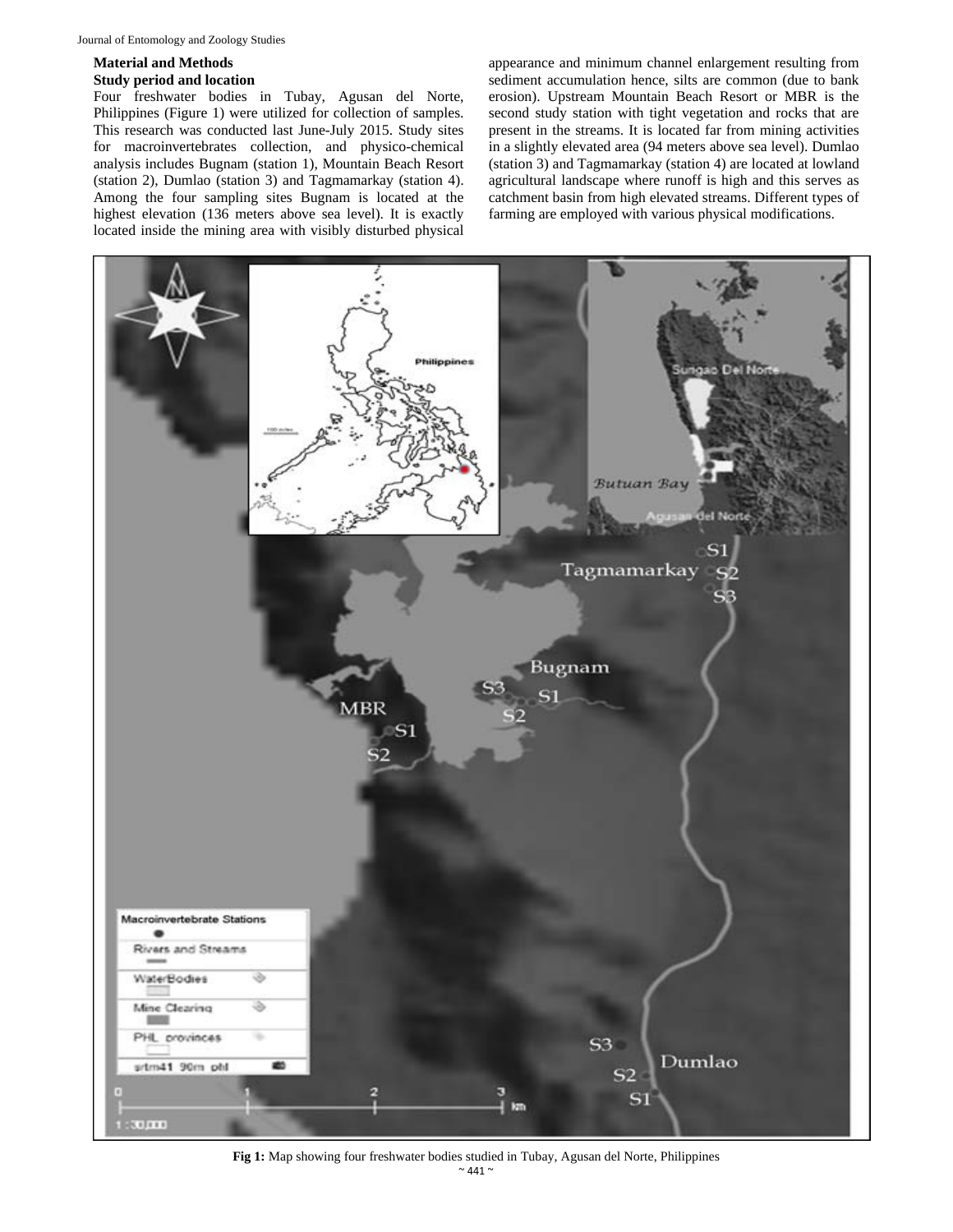#### **Diversity of aquatic macroinvertebrates**

Collection of macroinvertebrates was conducted following the Reach-wide benthos (Multihabitat) procedure of SWAMP (2007) with some modifications. Each station consist of three replicated transect lines with a length of 100 m. A 100 m transect line was established perpendicular to the water body. Collected samples were identified up to the lowest practical level, generally genus or species with the aid of LASEZ (Leica Application Suite) ver. 1.7.0. The identification of macroinvertebrates was done using the information from the Journals and Internet data base. Macroinvertebrates were classified as to their tolerance value depending on their response to specific changes in water conditions. Stream invertebrates were grouped into three Taxa based on their tolerance to aquatic disturbances [13]. Taxa 1 were pollution sensitive organisms found in good water quality and included species belonging to orders Ephemeroptera, Plecoptera, Tricoptera, and Coleoptera. Taxa 2 were from orders Hemiptera, Diptera, Odonata, Decapoda, and Veneroida that could exist in moderate water quality. Taxa 3 were species that were very tolerant to poor water quality and belonged to order Tudificida, Gastropoda, Hirudinidae, Cerithioidea and Isopoda. Water quality index (WQI) scores developed by Armitage *et. al.* (1983)<sup>[16]</sup> were used, the identified macroinvertebrates were sorted and scored with their particular points then, the sum was obtained and subsequently divided by the number of species scored (Table 1).

**Table 1:** Water Quality Index

| Score       | <b>Indication</b>          |  |  |  |  |
|-------------|----------------------------|--|--|--|--|
| $7.6 - 10$  | Very Clean                 |  |  |  |  |
| $5.1 - 7.5$ | Rather clean-clean water   |  |  |  |  |
| $2.6 - 5.0$ | Average                    |  |  |  |  |
| $1.0 - 2.5$ | Dirty Water                |  |  |  |  |
|             | Very Dirty (No life found) |  |  |  |  |

#### **Water Quality Assessment**

In each study station, three replicates at 30 m distances within each of the 100 meter were utilized to measure some physicochemical parameters. To record temperature (°C), dissolved oxygen (mg/L), pH (1-14), Total Dissolved Solids (ppm) and conductivity (microsiemens), Waterproof Cyberscan CD 650 multimeter kit (®Eutech Instruments) a standard hand-held meter was used.

#### **Analysis**

Diversity indices such as abundance, evenness, richness and Shannon-Weiner Index of diversity were determined using Paleontological Statistics Software (PAST). Nonparametric analysis to compare indices between stations was done using nMDs and cluster analysis through PAST® software.

#### **Results and Discussion**

#### *Macroinvertebrate study*

Study stations differ mainly from channels structure, substrate appearance, vegetation in riparian zone, elevation and degrees of anthropogenic disturbances. Hence, differences of aquatic macroinvertebrate community in study stations are evident.

Macroinvertebrates found in four sampling stations within the premises of nickel mine site were shown in Table 4. Twenty  $(20)$  aquatic macroinvertebrates belonging to thirteen  $(13)$ families were collected and identified. Most of the collected of organisms belonged to Phylum Arthropoda (Figure 2A) which was dominated by family Gerridae with 5 species. Compared to other stations, Tagmamarkay had the most number of species and individuals observed, followed by Dumlao, upstream MBR and Bugnam creek. According to Wood and Armitage (1997) fine sediments could alter the feeding activities of filter feeder organisms such as most of benthic invertebrates. Deposition of silt in Bugnam creek due to unstable substrate, could affects the respiration of macroinvertebrates from silt, due to low oxygen concentration. That explains why collected samples from Bugnam creek were dominated by two species of water strider *Gerris marginatus*  and *Rhagovelia* sp*.* (Table 3). Further, upstream MBR has thick riparian vegetation that provides shade to the bodies of water and the only station that has the presence of large boulders of rock especially at the elevated part of the station. Pollution sensitive species such as damselfly and whirligig beetle were found at MBR. Thiarids (snails) dominated the macroinvertebrate population in Tagmamarkay. It is important to note that freshwater shrimps were only observed abundantly in this area, *Hirudo* (leech) species which is known to be highly tolerant to poor water quality were also found at Tagmamarkay. Portion of the Tagmamarkay stream were clogged with water hyacinth, it has clear water but becomes easily turbid when disturbed.

Water quality based on bioindicator aquatic macroinvertebrates species show WQI scores that says the water quality is of "average" quality. The results obtained may be due to the fact the there was a minimal number of families from Taxa 1 that are known to be pollution sensitive species like whirligig beetles and coccinellid beetles. In contrast, Taxa 2 species which are species that can exist in a wide range of water quality such as Gerrids, damselflies and dragonfly nymphs were found abundantly in most areas. Accordingly, Ephemeroptera, Plecoptera and Tricoptera representative were absent in all areas. Lenat  $(1984)^{[7]}$  reported that streams that receives inputs from agricultural runoff would also have greater suspended solids and high sedimentation, increase in particulate organic matter and elevated nutrients<br>concentrations, which lowers the abundance of concentrations, which lowers the abundance of Ephemeroptera, Plecoptera and Trichoptera. Such groups are known as pollution sensitive species. The disturbances along the riparian zone also contributed to these results. Figure 2B showed that the composition in Bugnam and upstream MBR were mostly Taxa 1 and Taxa 2 while in Dumlao and Tagmamarkay were mostly Taxa 2 and Taxa 3. The observation of large number of palemonid shrimps and thriarids along with single species of leech have affected the WQI of Tagmamarkay although there was high diversity and abundance of macroinvertebrates in this study station. This explains the distinct cluster of macroinvertebrates population in Tagmamarkay compared to the three other stations (Figure 3).

**Table 2.** Description of the four sampling sites showing their coordinates and respective physical parameters

| <b>Site/Parameter</b>            | <b>Bugnam</b>    | <b>MBR</b>       | Dumlao                 | <b>Tagmamarkay</b> |
|----------------------------------|------------------|------------------|------------------------|--------------------|
|                                  | N 09°11'47.5"    | N 09°11'38.8"    | N $09^{\circ}09'44.6"$ | N 09°12'34.1"      |
| GPS readings                     | E 125°32'32.2"   | E 125°31'55.8"   | E 125°33'04.5"         | E 125°33'15.3"     |
| Elevation                        | $136$ masl       | 94 masl          | 53 masl                | 37 masl            |
| River width (average)            | 2.4 <sub>m</sub> | 1.6 <sub>m</sub> | 17.4m                  | 1.4 <sub>m</sub>   |
| River depth (average)            | 1.1m             | 0.5 <sub>m</sub> | 11.6m                  | 0.7 <sub>m</sub>   |
| Width of riparian area (average) | 2.4 <sub>m</sub> | 1.6m             | 17.4m                  | 1.9 <sub>m</sub>   |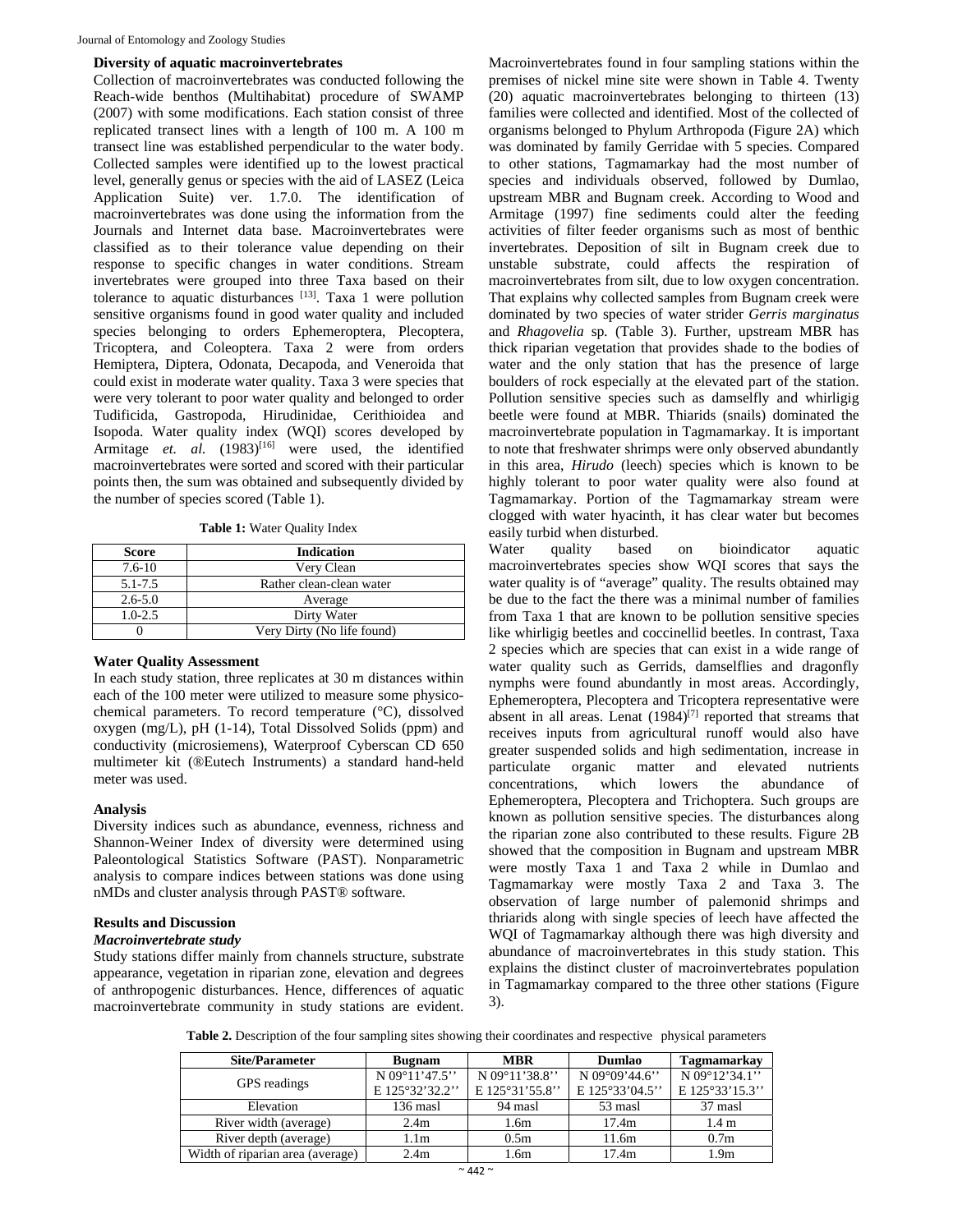**Table 3.** Inventory of aquatic macroinvertebrates and their corresponding Taxa grouping based on sensitivity/tolerance to pollution

| Phylum     | Order      | Family          | <b>Scientific Name</b> | <b>Common Name</b>            | Taxa           |
|------------|------------|-----------------|------------------------|-------------------------------|----------------|
| Annelida   | Hirudinida | Hirudinidae     | Hirudo sp.             | Leech                         | 3              |
| Arthropoda | Hemiptera  | Notonectidae    | Notonecta sp.          | <b>Back swimmer</b>           | $\overline{c}$ |
|            |            |                 | Gerris marginatus      | Water striders                | $\overline{c}$ |
|            |            |                 | Gerris sp.             | Vertical stripped strider     | $\overline{c}$ |
|            |            | Gerridae        | Gerris najas           | River skater                  | 2              |
|            |            |                 | Metrobates sp.         | Short bodied strider          | $\overline{c}$ |
|            |            |                 | Rhagovelia sp.         | Small water strider           | 2              |
|            |            | Belostomatidae  | Diplonychus rusticus   | Water bug                     | $\overline{c}$ |
|            |            | Nepidae         | Ranatra linearis       | Water stick                   | 2              |
|            | Odonata    | Coenagrionidae  | Ischnura sp.           | Damselfly nymph               | $\overline{c}$ |
|            |            | Coenagrionidae  | Enallagma sp.          | Damselflies                   | 2              |
|            |            | Macromiidae     | Macromidae sp.         | Dragonfly nymph               | $\overline{c}$ |
|            | Coleoptera | Gyrinidae       | Dineutus sp.           | <b>Whirligig Beetles</b>      |                |
|            |            | Coccinellidae   | Harmonia axyridis      | Lady bug                      |                |
|            |            | Palaemonidae    | Palaemonid sp.         | Small-sized Freshwater Shrimp | $\overline{2}$ |
|            | Decapoda   | Parathelpusidae | Brachyurid sp.         | Small freshwater crab         | $\overline{c}$ |
| Mollusca   | Gastropoda | Thiaridae       | Melanoides tuberculata | Red rimmed melania            | 3              |
|            |            |                 | Thiara scabra          | Spike tail snail              | 3              |
|            |            |                 | Pomacea canaliculata   | Channeled apple snail         | 3              |
|            | Veneroida  | Corbicula       | Corbicula fluminea     | Asiatic clam                  | 3              |

**Taxa 1-** Pollution sensitive organisms found in good water quality

**Taxa 2-** Can exist in wide range of water quality conditions; generally moderate water quality

**Taxa 3-** Can exist in wide range of water quality conditions; highly tolerant to poor water quality

**Table 4:** List of aquatic macroinvertebrates and their WQI from waterways of Tubay, Agusan Del Norte

|                        | <b>Sampling Sites and WQI</b> |                |              |                |                |                |                |                          |
|------------------------|-------------------------------|----------------|--------------|----------------|----------------|----------------|----------------|--------------------------|
| <b>Scientific Name</b> | <b>Bugnam</b>                 | <b>WQI</b>     | <b>MBR</b>   | WQI            | <b>Dumlao</b>  | WQI            | Tagmamarkay    | WQI                      |
| Hirudo sp.             | $\Omega$                      | $\Omega$       | $\mathbf{0}$ | $\mathbf{0}$   | $\Omega$       | $\Omega$       |                | 3                        |
| Notonecta maculata     | $\Omega$                      | $\Omega$       | 5            | 5              | $\Omega$       | $\Omega$       | $\Omega$       | $\overline{0}$           |
| Gerris marginatus      | 28                            | 5              | 9            | 5              | 48             | 5              | 8              | 5                        |
| Gerris sp.             | 3                             | 5              | $\theta$     | $\mathbf{0}$   | $\overline{c}$ | 5              |                | 5                        |
| Gerris najas           | $\overline{0}$                | $\Omega$       | 19           | 5              | $\Omega$       | $\Omega$       | $\Omega$       | $\mathbf{0}$             |
| Metrobates sp.         |                               | 5              | $\Omega$     | $\mathbf{0}$   | $\Omega$       | $\mathbf{0}$   | $\mathfrak{D}$ | 5                        |
| Rhagovelia sp.         | 13                            | 5              | 28           | 5              | 13             | 5              | $\Omega$       | $\mathbf{0}$             |
| Diplonychus rusticus   | $\overline{0}$                | $\Omega$       | $\Omega$     | $\mathbf{0}$   |                | 6              |                | 6                        |
| Ranatra linearis       | $\overline{0}$                | $\Omega$       | $\Omega$     | $\Omega$       | $\Omega$       | $\Omega$       | $\mathbf{Q}$   | 6                        |
| Ischnura sp.           | $\overline{0}$                | $\theta$       | $\mathbf{0}$ | $\overline{0}$ | $\overline{2}$ | 6              | 8              | 6                        |
| Enallagma sp.          | $\overline{0}$                | $\theta$       | $\mathbf{1}$ | 6              | $\Omega$       | $\theta$       | 6              | $\tau$                   |
| Macromidae sp.         | $\overline{0}$                | $\theta$       | $\theta$     | $\overline{0}$ | $\Omega$       | $\theta$       | 9              | 6                        |
| Dineutus sp.           | $\overline{c}$                | 5              |              | 5              | $\Omega$       | $\theta$       | $\Omega$       | $\Omega$                 |
| Harmonia axyridis      | $\Omega$                      | $\Omega$       | $\theta$     | $\Omega$       | $\Omega$       | $\Omega$       |                | 5                        |
| Palaemonid sp.         | $\overline{0}$                | $\Omega$       | 9            | 4              |                | $\overline{4}$ | 28             | $\overline{\mathcal{L}}$ |
| Hemigrapsus nudus      | $\overline{0}$                | $\overline{0}$ | $\mathbf{0}$ | $\mathbf{0}$   | $\Omega$       | $\mathbf{0}$   | 8              | $\overline{4}$           |
| Melanoides tuberculata | $\overline{0}$                | $\Omega$       | $\theta$     | $\mathbf{0}$   | $\Omega$       | $\mathbf{0}$   | 8              | 3                        |
| Thiara scabra          | $\Omega$                      | $\theta$       | $\theta$     | $\mathbf{0}$   | 7              | 3              | 5              | 3                        |
| Pomacea canaliculata   | $\overline{0}$                | $\theta$       | $\theta$     | $\mathbf{0}$   | 4              | 3              | 13             | 3                        |
| Corbicula fluminea     | $\Omega$                      | $\Omega$       | $\Omega$     | $\Omega$       | $\Omega$       | $\Omega$       | 3              | $\overline{4}$           |
| Total                  | 47                            | 25             | 72           | 35             | 78             | 37             | 111            | 75                       |
| WQI score              |                               | 5              |              | 5.28           |                | 4.5            |                | 4.65                     |

7.6-10--very clean water; 5.1-7.5--rather clean- clean water; 2.6-5.0-- rather dirty water- average; 1.0-2.5--dirty water; 0-- very dirty water (no life at all)

Table 5: Diversity indices of aquatic macroinvertebrates in the four study stations near mining area of Tubay, Agusan Del, Norte

| <b>Indices</b> | <b>Bugnam</b> | <b>MBR</b> | <b>Dumlao</b> | Tagmamarkay |
|----------------|---------------|------------|---------------|-------------|
| Taxa           |               |            |               | 16          |
| Individuals    | 4.1           | 72         | 78            | 113         |
| Dominance      | 0.4378        | 0.2573     | 0.4404        | 0.1249      |
| Simpson        | 0.5622        | 0.7427     | 0.5812        | 0.8798      |
| Shannon        | 1.056         | 0.7427     | 0.5596        | 0.8751      |
| Evenness       | 0.5749        | 0.6682     | 0.4432        | 0.6735      |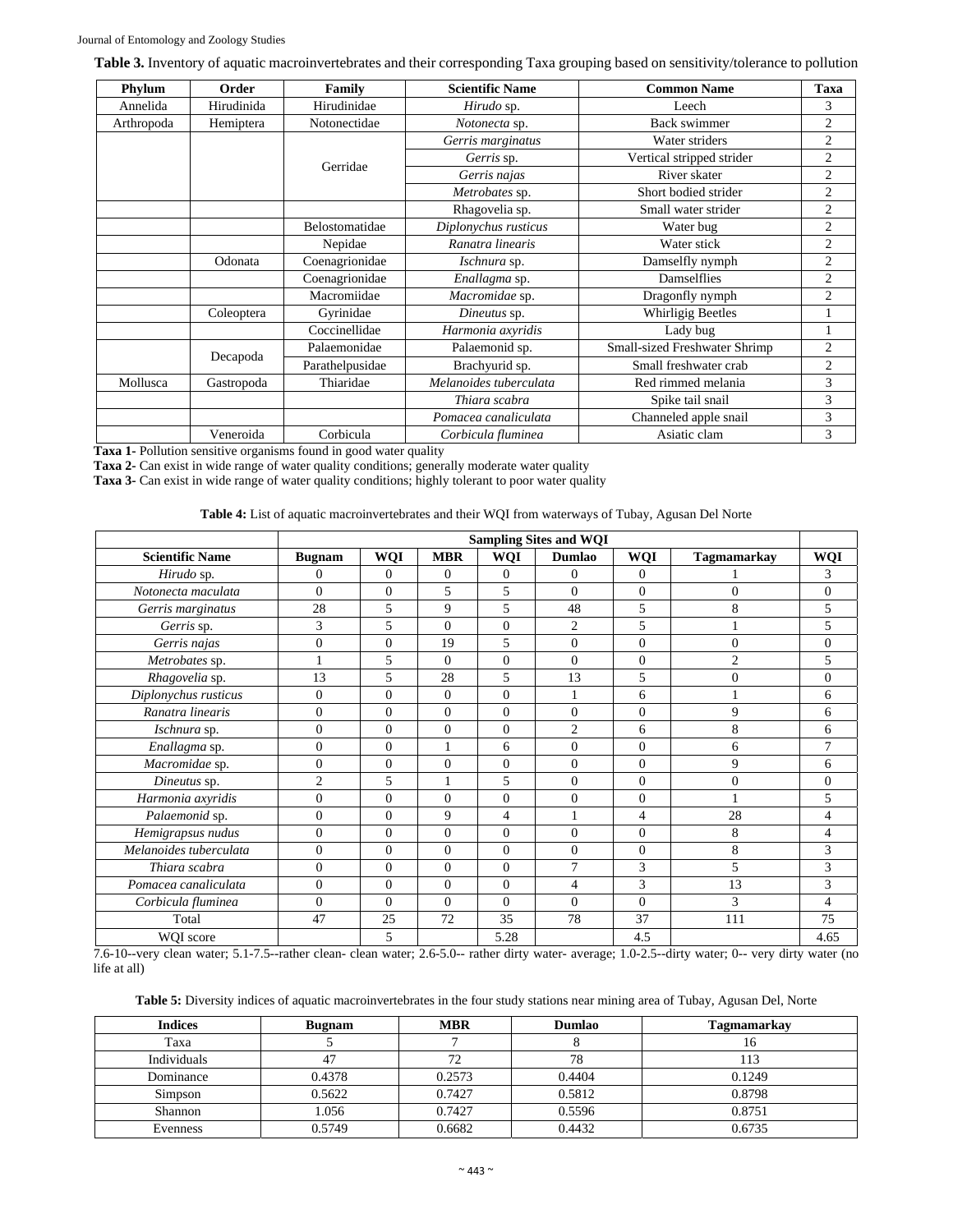Journal of Entomology and Zoology Studies



**Fig 2:** Percent (%) composition of major phyla of aquatic macroinvertebrates (A); and Taxa groupings of indicator macroinvertebrates in the four study stations in Tubay, Agusan Del Norte (B)



**Fig 3:** Dendogram of similarity of macroinvertebrate populations in the four study stations in Tubay, Agusan Del Norte, Philippines.



**Fig 4:** Physico-chemical parameters of the four study stations.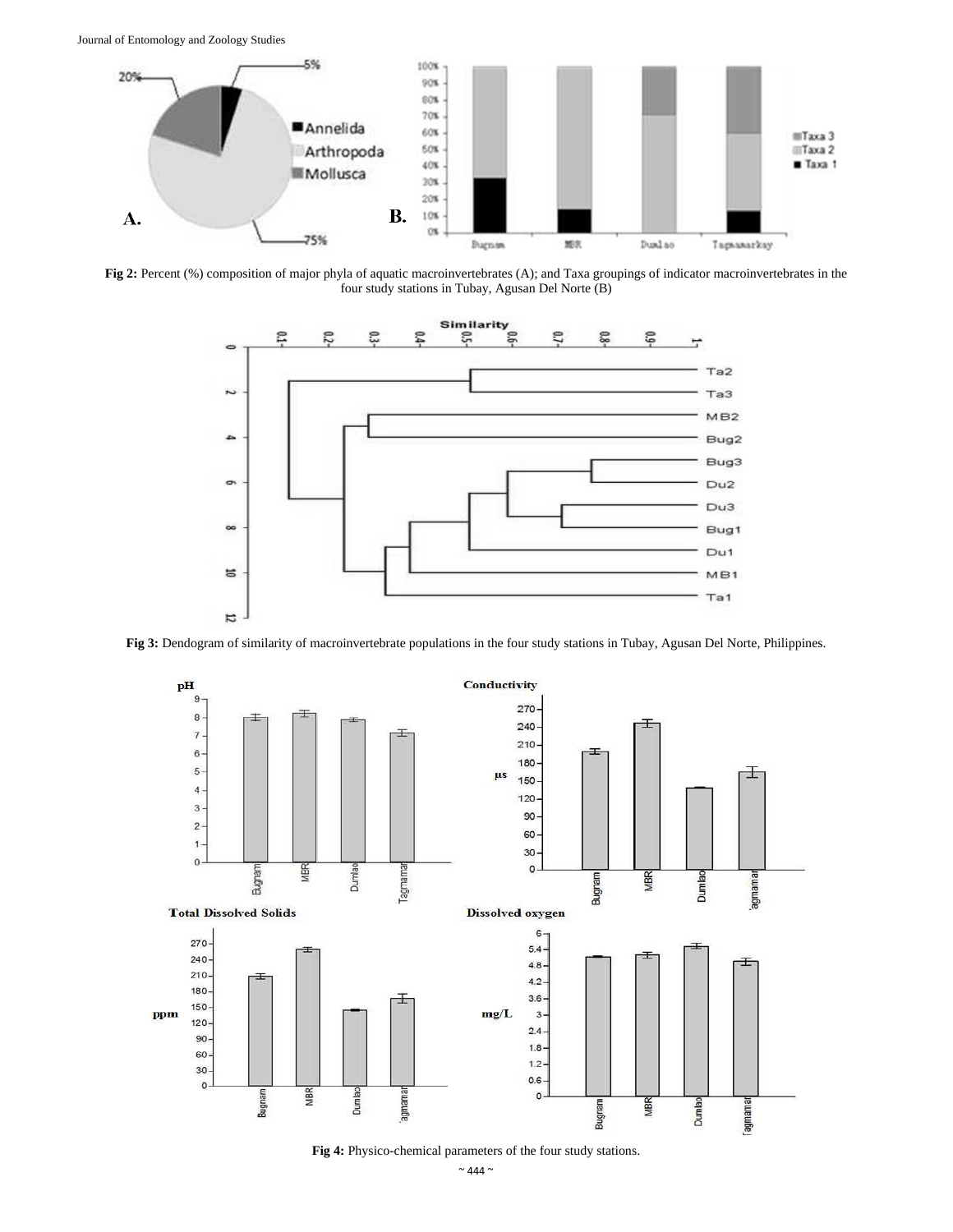

**Fig 5:** Multivariate relationship of study stations based on their physico-chemical features. A: Dendogram of similarity of study stations based on physico-chemical parameters; B: Principal component analyses (PCA) showing distinct groupings/relationships physico-chemical data for MBR (blue), Bugnam (Red), Dumlao (Pink) and Tagmamarkay (Purple).

#### *Physico-chemical Assessment*

Water quality of four sampling stations was characterized based on four physico-chemical parameters (Table 6), Figure 4). Data that has been collected showed that all study stations are within the standard limits as required by DENR Administrative Order No. 34 series of 1990 (DAO 90-34). Basic water quality parameters are generally the same in terms of temperature. Among the four study stations upstream MBR has higher level of pH and conductivity due to the presence of large boulders of rocks. Ideally, freshwater aquatic organisms prefer pH range "between" 6.5-8.0. The value of TDS range from 144-260 ppm, which was still as the prescribed limits of DENR. This is due to high dissolved salts of calcium, magnesium and iron [14] in the study station. Statistical analysis however, show that there were similarities in the physicochemical features of the two nearest stations-Bugnam and upstream MBR and the other stations- Dumlao and Tagmamarkay. This similarity could be due to elevation, similarity in vegetation and shade of areas.

| <b>Parameters</b>                     | <b>Bugnam</b>      | <b>MBR</b>         | Dumlao             | <b>Tagmamarkay</b>     |  |  |  |  |
|---------------------------------------|--------------------|--------------------|--------------------|------------------------|--|--|--|--|
| $pH(1-14)$                            | $8.017 \pm 0.047$  | $8.265+0.044$      | $7.887 \pm 0.027$  | $7.146 \pm 0.471$      |  |  |  |  |
| Conductivity (us)                     | $199.31 \pm 1.26$  | $248.32 \pm 4.87$  | $138.27 \pm 0.355$ | $164.43 \pm 4.059$     |  |  |  |  |
| Total Dissolved Solids (ppm)          | $209.22 + 1.44$    | $260.22 + 4.41$    | $144.88 \pm 0.355$ | $166.26 \pm 3.759$     |  |  |  |  |
| Temperature $(^{\circ}C)$             | $25.744 \pm 0.047$ | $26.117 \pm 0.186$ | $25.922+0.149$     | $25.889 \pm 0.086$     |  |  |  |  |
| Dissolve Oxygen (mg/L)                | $5.144 \pm 0.044$  | $5.25 \pm 0.0763$  | $5.522 \pm 0.795$  | $4.956 \pm 0.192$      |  |  |  |  |
| <b>Standard Values for Freshwater</b> |                    |                    |                    |                        |  |  |  |  |
| DO                                    | pH                 | <b>TDS</b>         | Salinity           | Conductivity           |  |  |  |  |
| $>5$ mg/L                             | $6.5 - 8.5$        | $<$ 1000 mg/L      | $< 0.5$ mg/L       | $<$ 1500 ( $\mu$ s)/cm |  |  |  |  |

Table 6: Physico-chemical features of the four study stations within and nearest the premises of mining area (Mean±SEM).

## **Conclusion**

Macroinvertebrate community and physico-chemical parameters were studied to assess habitat and water quality. Five important environmental variables such as temperature, dissolved oxygen, pH, total dissolved solids and conductivity were also recorded. These supported macroinvertebrate data and revealed that the water quality was still within acceptable limits that was implemented by DENR (DAO-90-34). Tagmamarkay had the most number of species and individual that was dominated by pollution tolerant from Taxa 3 and species that could live on moderate water quality Taxa 2 particularly *Thiara* and *Melanoides*. Taxa 1, the pollution sensitive species were also present in Tagmamarkay but in minimal number only. One *Hirudo* sp. from Hirudinidae family was collected at Tagmamarkay. Annelids were noted as species that could tolerate pollution. Water quality assessment

based on pollution sensitive and pollution tolerant for all stations revealed a score ranging 4.5-5.28 indicating "average" water quality.

Aquatic organisms such as benthic macroinvertebrates are filter feeders and favor an environment that has a great supply of oxygen. Considering the health of organisms, improvement of the riparian habitat such as planting more native tree, shrubs and lesser disturbance in this buffer zone is highly recommended. Improvement of the riparian vegetation near the water bodies will eventually improve the quality of water and the diversity of aquatic macroinvertebrates.

#### **Acknowledgment**

The researchers are grateful to the support that was given by San Roque Metals Incorporated for allowing us to conduct the study within their premises. Special thanks to Mr. Richi Lador